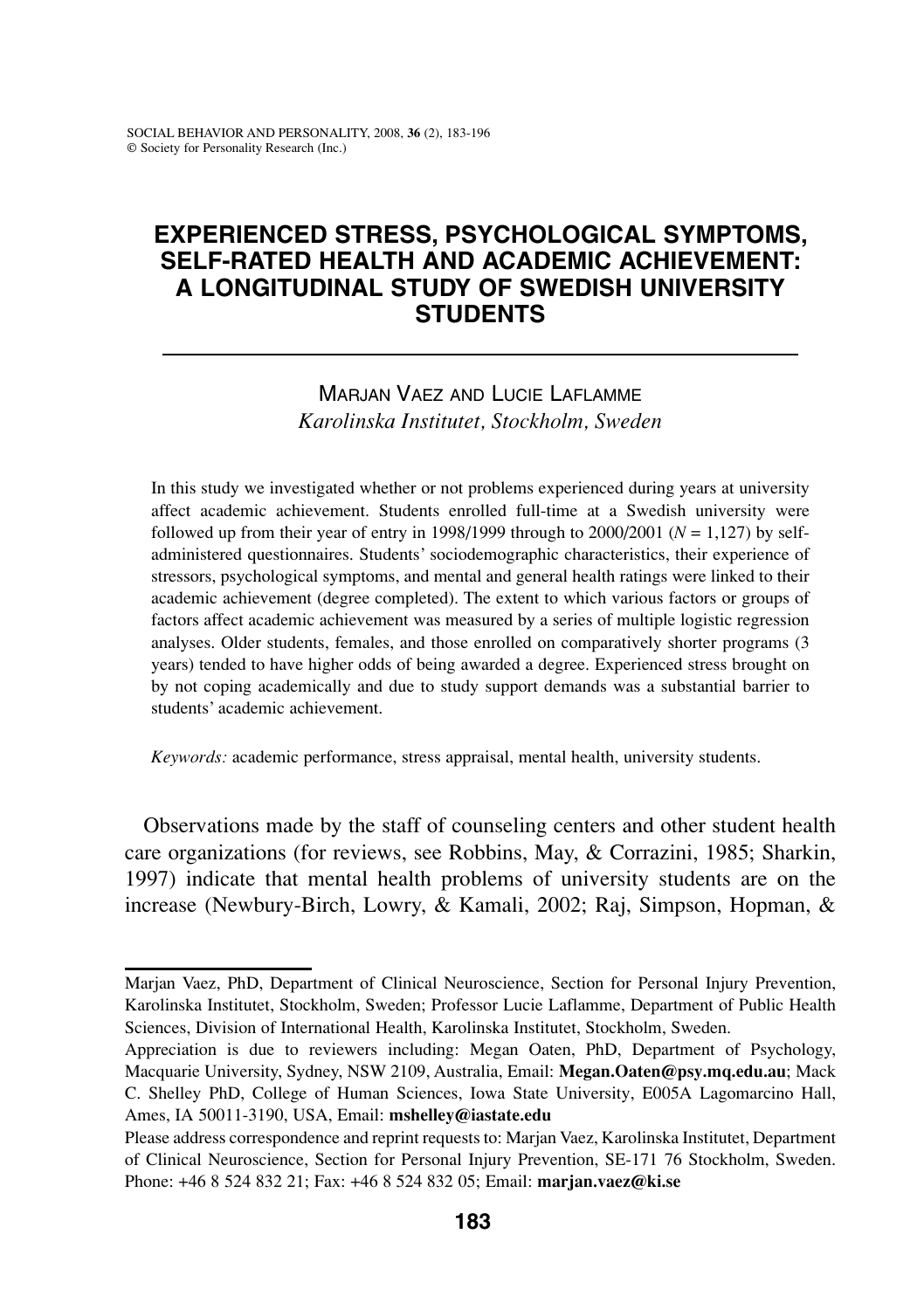Singer, 2000; Rosal, Ockene, Ockene, Barrett, & Hebert, 1997). This is a source of concern in the USA and in other countries (Aktekin et al., 2001; Roberts & Golding, 1999; Vaez & Laflamme, 2002). Studies suggest that psychological distress among university students is significantly higher than among the general population (Adlaf, Gliksman, Demers, & Newton-Taylor, 2001; Stewart-Brown et al., 2000), and even among students' working peers (Cotton, Dollard, & Jonge, 2002; Vaez, Kristenson, & Laflamme, 2004).

Explanations for health disorders may be sought by looking at a variety of factors, related not only to the university but also to the family, the peer group, and – for some – personal relationships and the workplace. During their years at university, students cope with a new work environment and the intellectual and relational demands it imposes on them, and create balance and harmony between their various social roles. They may go through changes in living arrangements or start new relationships, while becoming responsible for their own finances for the first time. All of this can generate stress (Disch, Harlow, Campbell, & Dougan, 2000; Lu, 1994; Ross, Niebling, & Heckert, 1999).

Little attention has been paid to individual health status during the years at university, the factors that influence it, and how, in turn, it may impact on academic performance. The size of this population, the increasing university enrolment in many countries and the importance that life at university may have on career development and future health warrant closer consideration (McKenzie & Schweitzer, 2001; Statistics Sweden, 2002).

Among other things, the determinants of student persistence and successful completion of a degree at university make up an important area of research. Previous studies show that academic performance can be affected by a variety of factors, classified as academic, cognitive (e.g., cognitive appraisal), demographic, and psychological (McKenzie & Schweitzer, 2001). Though the latter have received limited attention, a clear positive association with performance has been observed in the case of emotional health (Pritchard & Wilson, 2003; Trockel, Barnes,  $\&$  Egget, 2000), and – to some extent – a negative one with depression (Stewart, Lam, Betson, Wong, & Wong, 1999). Likewise, negative associations have been found between degree of stress experienced from combined sources and academic performance (Baker, 2002; Garden, 1991; Goldman & Wong, 1997; Hojat, Gonella, Erdman, & Vogel, 2003). Furthermore, the correlation between noncognitive factors and academic performance has been studied virtually only in American student populations and in contexts where student evaluation is largely *relative*, i.e., each student in comparison with others. The relationship has not been investigated in systems based on individual achievement of preset goals, i.e., where evaluation is largely *goal-based*. Finally, there are few examples of studies conducted in contexts where university attendance is open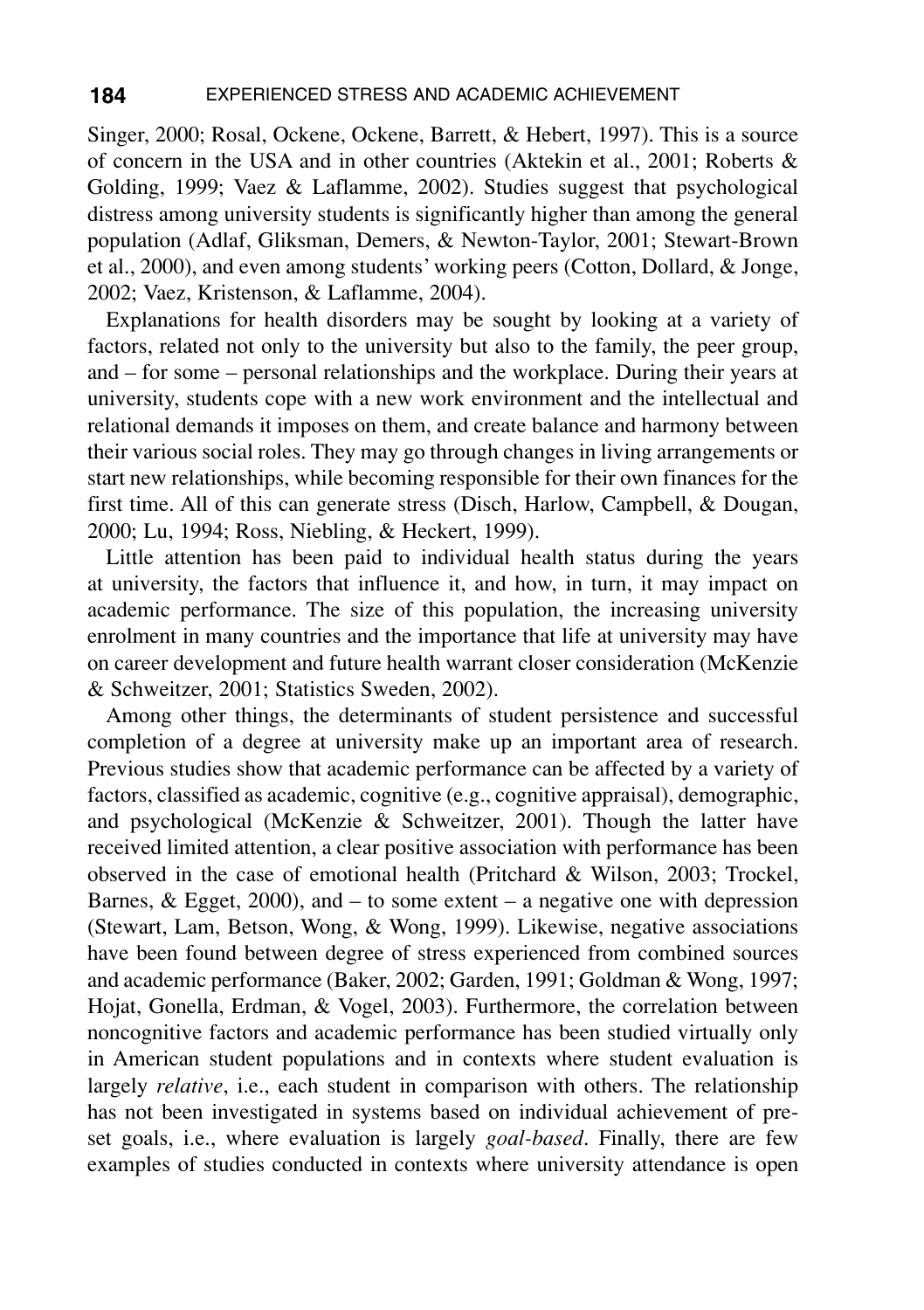not only to elite students but also to a wider range of people from various classes and backgrounds.

This cohort-based study uses survey material on Swedish university students to investigate how health status and some of its known determinants, as experienced during the first and third year at university, influence later individual academic achievement. More specifically, the study considers whether: (a) students' sociodemographic characteristics at the baseline influence the likelihood of obtaining a degree, and (b) experiencing stressors, psychological symptoms, and less than good mental or general health in either the first or third year at university influence academic achievement.

## **Higher Education in Sweden**

It is important to emphasize that, in Sweden, the government holds responsibility for the activities undertaken in the tertiary-education arena (colleges and universities). The emphasis in all higher education is on single-subject courses, each worth a certain number of academic credits. The courses are of varying length, and several different courses can be combined to form a degree program. The extent of any university program is specified in credits, where one credit corresponds to one week's full-time study. An academic year, which in Sweden is usually divided up into an autumn and a spring semester, consists of 40 credits. The most common grades are "Fail," "Pass," and "Pass with distinction."

Sweden has a financial support system for students of higher education designed to ensure that everyone has an opportunity to study at college or university. The system consists of a study grant and study loans which in combination constitute "study support". Specific conditions have to be met for a student to be eligible for this support. For those who already have an income, the amount of support may be reduced. To receive support over a period of years, students must pursue their studies and accumulate a certain number of credits per semester. Everybody in Sweden up to the age of 50 may obtain study support for university studies up to a maximum 240 weeks.

### **METHOD**

#### **Participants**

Participants were recruited from a longitudinal data set that comprises information on a population of students enrolled full-time, either on an undergraduate study program (usually 120 Swedish university credits) or on a longer program, at one of the three faculties of Linköping University (LiU) during the academic years 1998-1999 (the first year of university studies) to 2000-2001 (the third year). With its 25,000 students and 3,500 employees, LiU is one of Sweden's largest universities. Its three faculties are the Faculty of Arts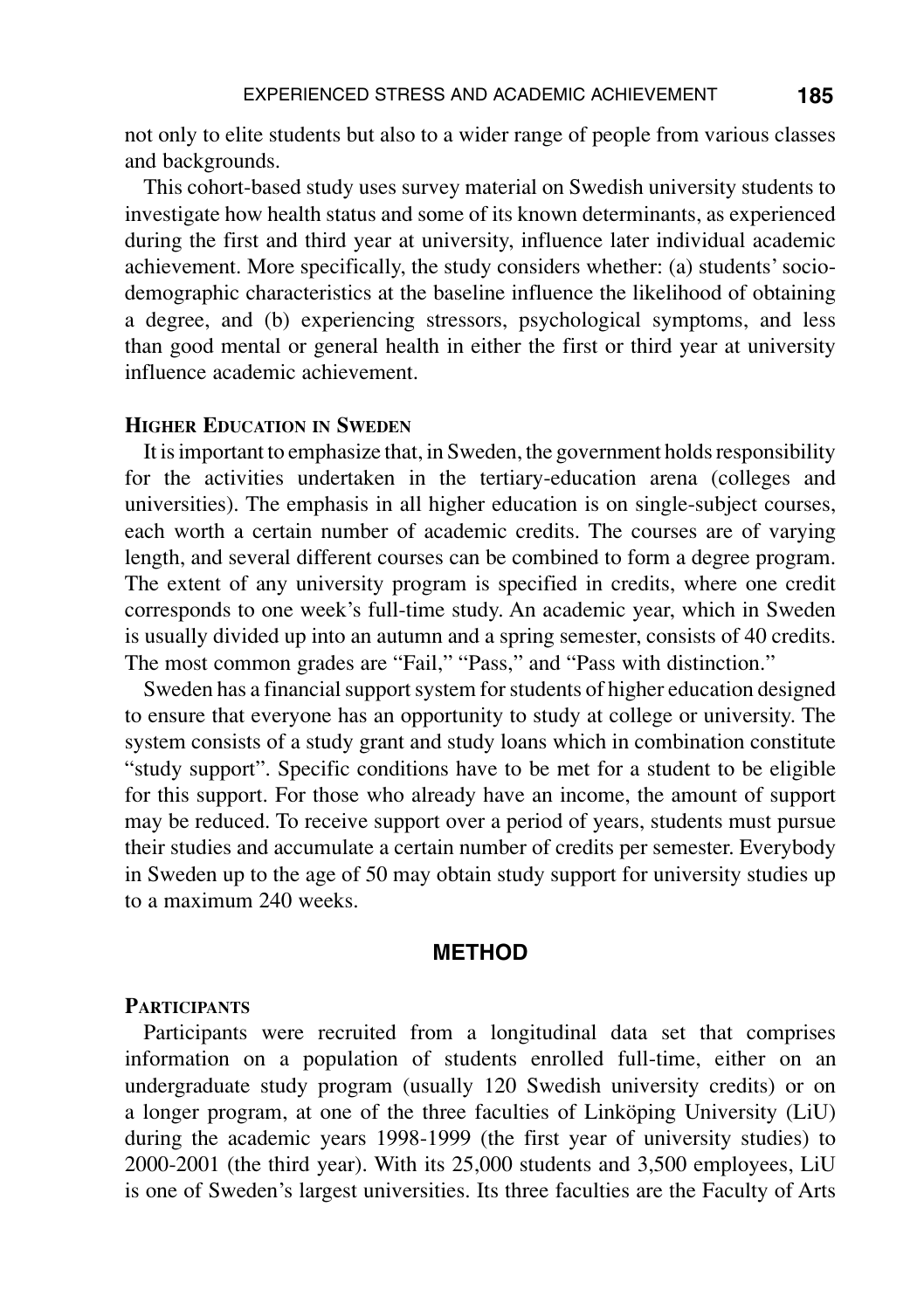and Science, the Faculty of Health Sciences, and the Institute of Technology. Undergraduate education is based on 87 degree-level programs and 500 separate subject courses.

Data were gathered by a self-administered questionnaire, distributed by post at the end of students' first and third years at the university. In the spring of 1999, all first-year students were asked to complete the questionnaire, which covered aspects such as individual and family background, lifestyles, and health status (more extensively described below). Two years later, in the spring of 2001, all third-year students enrolled at the university (largely the same set of individuals) were asked to complete the same questionnaire. The response rate was 68% in 1999 (*n* = 2,180 full-time students, 45% male) and 66% in 2001 (*n* = 1,478 full-time students, 44% male). In total, 1,250 students (42% male) filled in the questionnaire in both 1999 and 2001.

From among the respondents, the 90 students who stated in 2001 that they had left their study program or had taken a break from their original program were excluded. Further, the 33 students registered on a study program requiring more than 5 academic years (i.e., medical students) were excluded on grounds that they could not have completed their studies at the time individual academic achievement was measured (i.e., November, 2003). Accordingly, the current study is based on the responses of a total of 1,127 students.

Table 1 presents distributions of students according to a number of sociodemographic variables and by duration of study program.

| PROGRAM (IN YEARS)                 |                      |                                        |                                        |  |
|------------------------------------|----------------------|----------------------------------------|----------------------------------------|--|
| Sociodemographic Characteristics   | 3 years<br>$n = 242$ | $3\frac{1}{2}$ to 4 years<br>$n = 421$ | $4\frac{1}{2}$ to 5 years<br>$n = 464$ |  |
| Age (in years) at baseline in 1999 | $\%$                 | $\%$                                   | $\%$                                   |  |
| $18-20$                            | 14.5                 | 15.4                                   | 17.0                                   |  |
| $21 - 24$                          | 46.7                 | 55.1                                   | 59.7                                   |  |
| $25+$                              | 38.8                 | 29.5                                   | 23.3                                   |  |
| Gender                             |                      |                                        |                                        |  |
| Male                               | 36.0                 | 34.2                                   | 52.8                                   |  |
| Female                             | 64.0                 | 65.8                                   | 47.2                                   |  |
| Parental university education      |                      |                                        |                                        |  |
| Yes                                | 41.1                 | 49.4                                   | 57.4                                   |  |
| No                                 | 58.9                 | 50.6                                   | 42.6                                   |  |
| <b>Academic achievement</b>        |                      |                                        |                                        |  |
| Awarded a degree                   |                      |                                        |                                        |  |
| Yes                                | 76.4                 | 55.1                                   | 42.9                                   |  |
| No                                 | 23.6                 | 44.9                                   | 57.1                                   |  |

**Table 1 Sociodemographic Characteristics of Students in the Cohort by Duration of Study**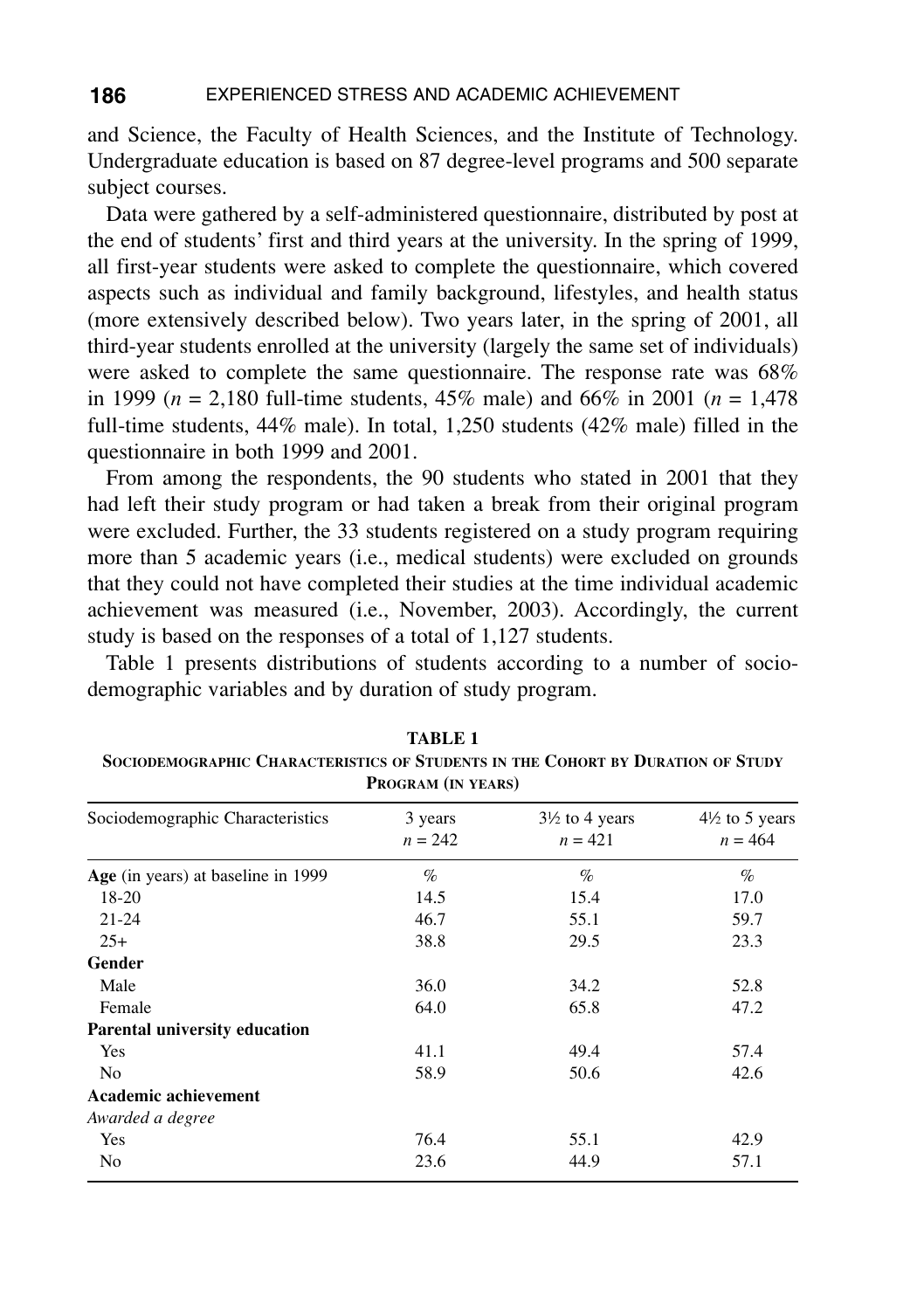## **Data Collection Instrument and Selected Measures of Exposure**

Students' health status was surveyed by means of a self-administered questionnaire. The questionnaire was developed during 1998 on the basis of a number of valid instruments previously employed in national investigations of issues related to student health. A preliminary version of the questionnaire was developed with the assistance of a group of higher-education health professionals, student representatives, and members of the quality assurance committee. After a pretest on 70 students, the final questionnaire comprised 44 items and covered aspects such as individual and family background, place of residence, financial situation, previous education, lifestyle, leisure activities, and health.

For the current study, three sets of variables were used to predict academic achievement. These were labeled *demographic variables*, *experienced stress*, and *psychological symptoms and self-rated health (SRH)*.

*Demographic variables* The demographic variables considered were age, gender, parental university education, and duration of study program. The subjects were allocated to three categories with respect to age at baseline (in 1999): 18-20 years, 21-24 years, and 25 years and older. Parental university education was dichotomized into two categories according to whether or not each student had a parent with an academic background. Duration of study program was divided into three categories: (a) 3 years (short study program), (b) 3½ to 4 years (intermediate study program), and (c) 4½ to 5 years (long study program). *Experienced stress* A total of 14 potential sources of stress, covering aspects of student life, were listed, and, for each of them, students were asked to determine the extent to which they had been under stress during the preceding academic year on a 4-point range: 0 (*not at all stressed*), 1 (*slightly stressed*), 2 *(rather stressed*), and 3 (*highly stressed*). The aspects covered (see Table 2 below) are related to life at and outside of university. The responses to each of the 14 stressor questions were dichotomized into two categories according to whether they were experienced as a stress factor or not. The category "no" included the responses *not at all* and *slightly*, and the category "yes" covered the remaining two alternatives.

*Psychological symptoms and self-rated health (SRH)* Symptoms related to students' psychological health were identified on the basis of declared symptoms (difficulty in concentrating, anxiety, depression, and tiredness) when answering the question: "During the academic year, did you experience any of the following psychological problems?" Response alternatives were *not at all*, *a little*, *quite a lot*, and *a lot*. For the current study, the responses to each symptom were dichotomized into two categories according to whether they were experienced or not. The category "no" included the responses *not at all* and *a little*, and the category "yes" covered the remaining two alternatives.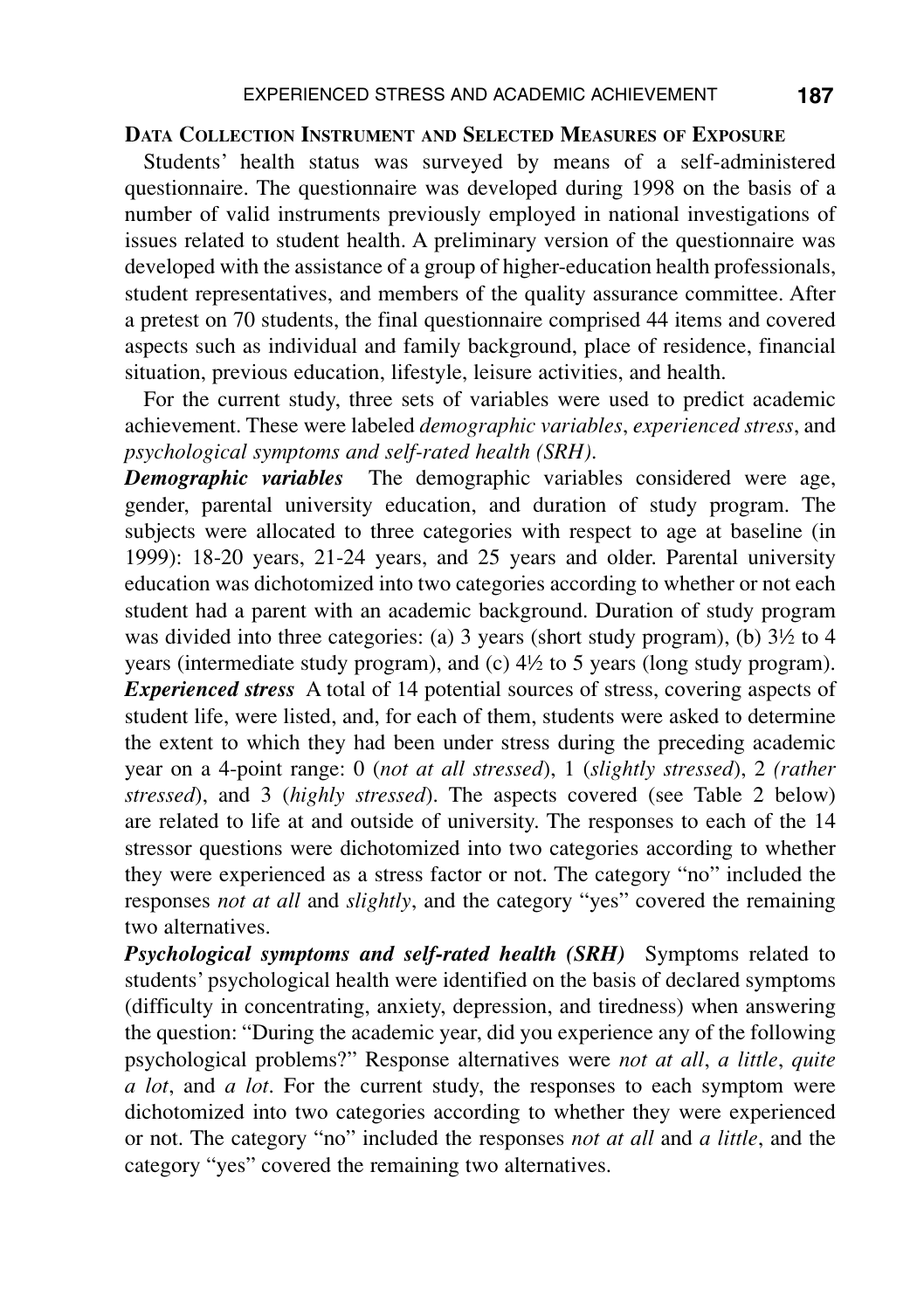Student health status was studied with self-rated mental and general health by using two single item questions: "How do you rate your general state of health?" and "How do you rate your state of mental health?", with response alternatives *very good*, *good*, *neither good nor poor*, *poor*, and *very poor*. For both general and mental health, two status categories were created, namely "good health" (including *very good* and *good*) and "less than good" (incorporating the three other categories).

*Measure of Academic Achievement* Whereas assessments of stress, symptoms, and health were measured at the end of the first and third year of university, academic achievement was measured toward the end of third year of university (November, 2003). Students' academic achievement was measured on the basis of whether they had been awarded their degree (about 54.7% of students on average; see also Table 1) by the end of 2003. The total numbers of degrees awarded were taken from the University Registry (as of the end of November, 2003).

#### **Data Analysis**

The extent to which various factors or groups of factors affect academic achievement (gaining a degree) was measured by a series of multiple logistic regression analyses. These analyses encompassed the following groups of variables: (a) sociodemographics, comprising age, gender, parental academic background, and duration of study program (at baseline 1999), (b) experienced stress, and (c) psychological symptoms and self-rated mental and general health. In all cases, crude and adjusted odds ratios (ORs) with 95% confidence intervals were computed. Students who were female, aged 18-20 years, had a parent with academic background, were in the short study program (3 years), were not exposed to stressful events and psychological symptoms, and rated their health as *good* were used as reference groups.

### **RESULTS**

Table 2 shows the ORs for being awarded a degree according to the blocks of variables in the first year of university. The oldest age group (25+ years) had a significantly higher OR than did the lower one as regards being awarded a degree (OR<sub>crude</sub> = 1.53; 95% CI 1.03 - 2.27). These age differences disappear after adjusting for other variables. Male students, those from the intermediate or long study program, and those who experienced stress due to "not coping academically" and "study related demands," and who experienced "concentration difficulty" in 1999 had significantly lower ORs of obtaining a degree two years later. Those who were stressed due to "poor finances" and "perceived inadequacy for the family" had significantly higher crude ORs compared with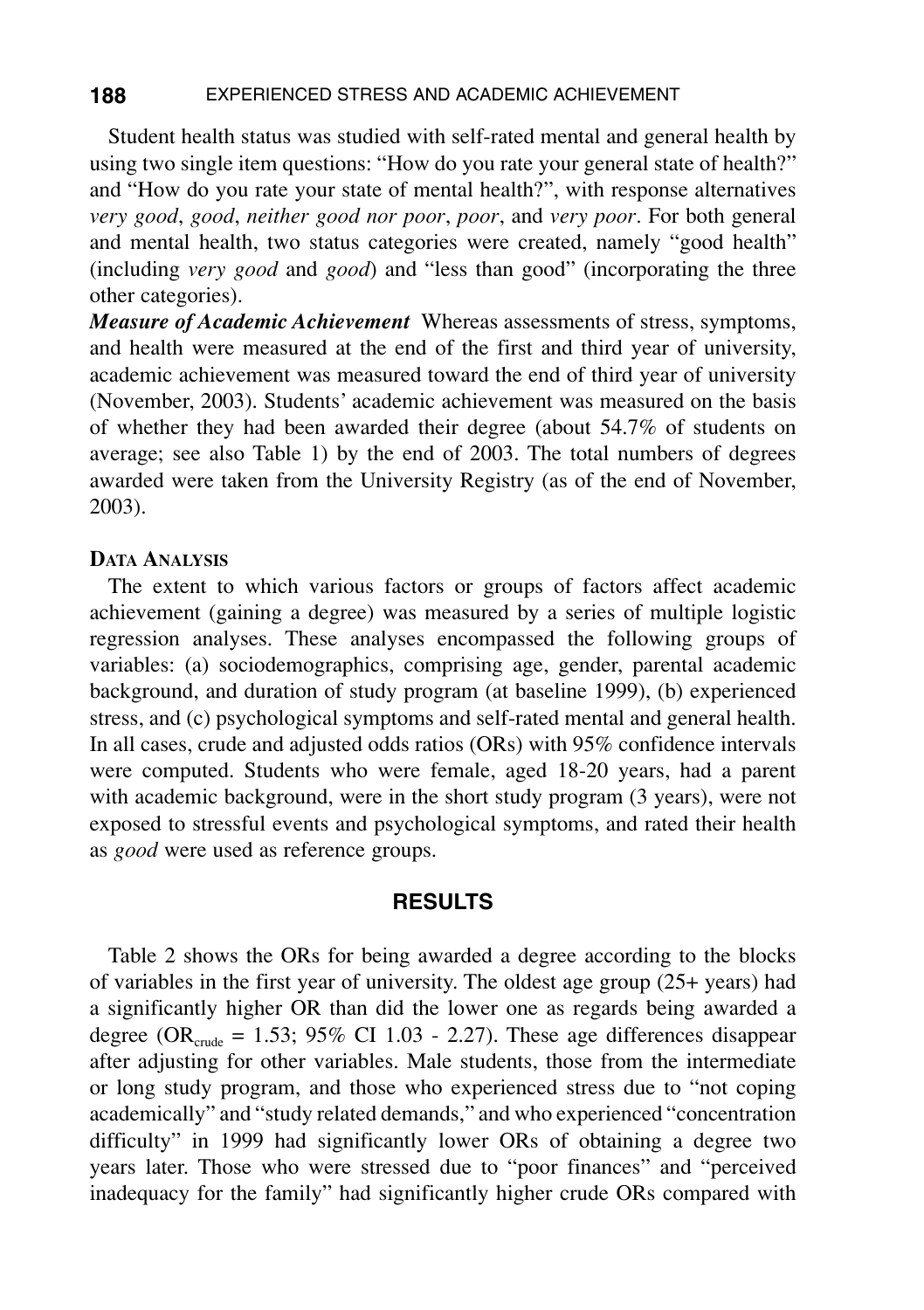those who did not experience stress. The effects of these variables disappear in the adjusted model.

| TABLE 2                                                                          |
|----------------------------------------------------------------------------------|
| CRUDE AND ADJUSTED ODDS RATIOS (ORS) WITH 95% (CIS) FOR THE EFFECT OF FACTORS IN |
| <b>1999 ON ACADEMIC ACHIEVEMENT IN 2003</b>                                      |

| Models incorporating the<br>following sets of variables | Crude<br>OR [95% CI] | Adjusted <sup>a</sup><br>OR [95% CI] |
|---------------------------------------------------------|----------------------|--------------------------------------|
| I) Sociodemographic at baseline (in 1999)               |                      |                                      |
| Age                                                     |                      |                                      |
| $18-20$ years                                           | 1                    | 1                                    |
| 21-24 years                                             | $1.14(0.80-1.63)$    | $1.21(0.82 - 1.77)$                  |
| $25+$ years                                             | $1.53(1.03-2.27)$    | $1.50(0.96-2.35)$                    |
| Gender                                                  |                      |                                      |
| Female                                                  | 1                    | 1                                    |
| Male                                                    | $0.47(0.36-0.61)$    | $0.45(0.34-0.60)$                    |
| Having parent with academic background                  |                      |                                      |
| Yes                                                     | 1                    | 1                                    |
| N <sub>0</sub>                                          | $0.98(0.76-1.26)$    | $0.99(0.75-1.30)$                    |
| Duration of study program                               |                      |                                      |
| 3 years                                                 | $\mathbf{1}$         | $\mathbf{1}$                         |
| $3\frac{1}{2}$ to 4 years                               | $0.37(0.26-0.54)$    | $0.37(0.25-0.55)$                    |
| $4\frac{1}{2}$ to 5 years                               | $0.26(0.18-0.38)$    | $0.23(0.15-0.33)$                    |
| II) Experienced stress in 1999 b                        |                      |                                      |
| Not coping academically                                 | $0.77(0.58-1.02)$    | $0.72(0.53-0.99)$                    |
| Study support demands                                   | $0.60(0.44-0.82)$    | $0.62(0.44-0.87)$                    |
| Problems with teachers                                  | $0.95(0.44-0.82)$    | $1.00(0.54-1.86)$                    |
| Problems with fellow students                           | $1.34(0.82 - 2.20)$  | $1.36(0.80-2.31)$                    |
| <b>Extracurricular activities</b>                       | $1.00(0.74-1.34)$    | $0.90(0.65-1.24)$                    |
| Poor finances                                           | $1.33(1.01-1.75)$    | $0.96(0.70-1.31)$                    |
| Poor housing                                            | $0.79(0.49-1.28)$    | $0.81(0.48-1.38)$                    |
| Perceived inadequacy for the family                     | $1.61(1.12-2.29)$    | $1.15(0.77-1.73)$                    |
| Having family problems                                  | $1.37(0.86-2.17)$    | $1.50(0.90-2.50)$                    |
| Not having a relationship                               | $0.75(0.49-1.15)$    | $0.89(0.56-1.40)$                    |
| Relationship problems                                   | $0.89(0.62-1.30)$    | $1.04(0.69-1.56)$                    |
| Friendship issues                                       | $0.75(0.43-1.30)$    | $0.84(0.46-1.52)$                    |
| Doubts about future                                     | $0.79(0.58-1.08)$    | $0.82(0.58-1.15)$                    |
| Loneliness                                              | $1.11(0.68-1.79)$    | $0.96(0.55-1.67)$                    |
| III) Psychological symptoms and health in 1999          |                      |                                      |
| <b>Tiredness</b>                                        | $1.22(0.92 - 1.61)$  | $1.13(0.82 - 1.55)$                  |
| Anxiety                                                 | $1.05(0.74-1.50)$    | $1.25(0.82-1.90)$                    |
| Concentration difficulty                                | $0.61(0.43-0.86)$    | $0.67(0.45-0.99)$                    |
| Depression                                              | $1.08(0.72-1.64)$    | $0.94(0.58-1.53)$                    |
| Less than good mental health                            | $0.89(0.56-1.39)$    | $0.81(0.48-1.36)$                    |
| Less than good general health                           | $0.69(0.44-1.08)$    | $0.65(0.39-1.06)$                    |

a Adjusted for all variables included in the table.

b Those who did not experience stress and psychological symptoms and those who rated their health as good were used as reference groups.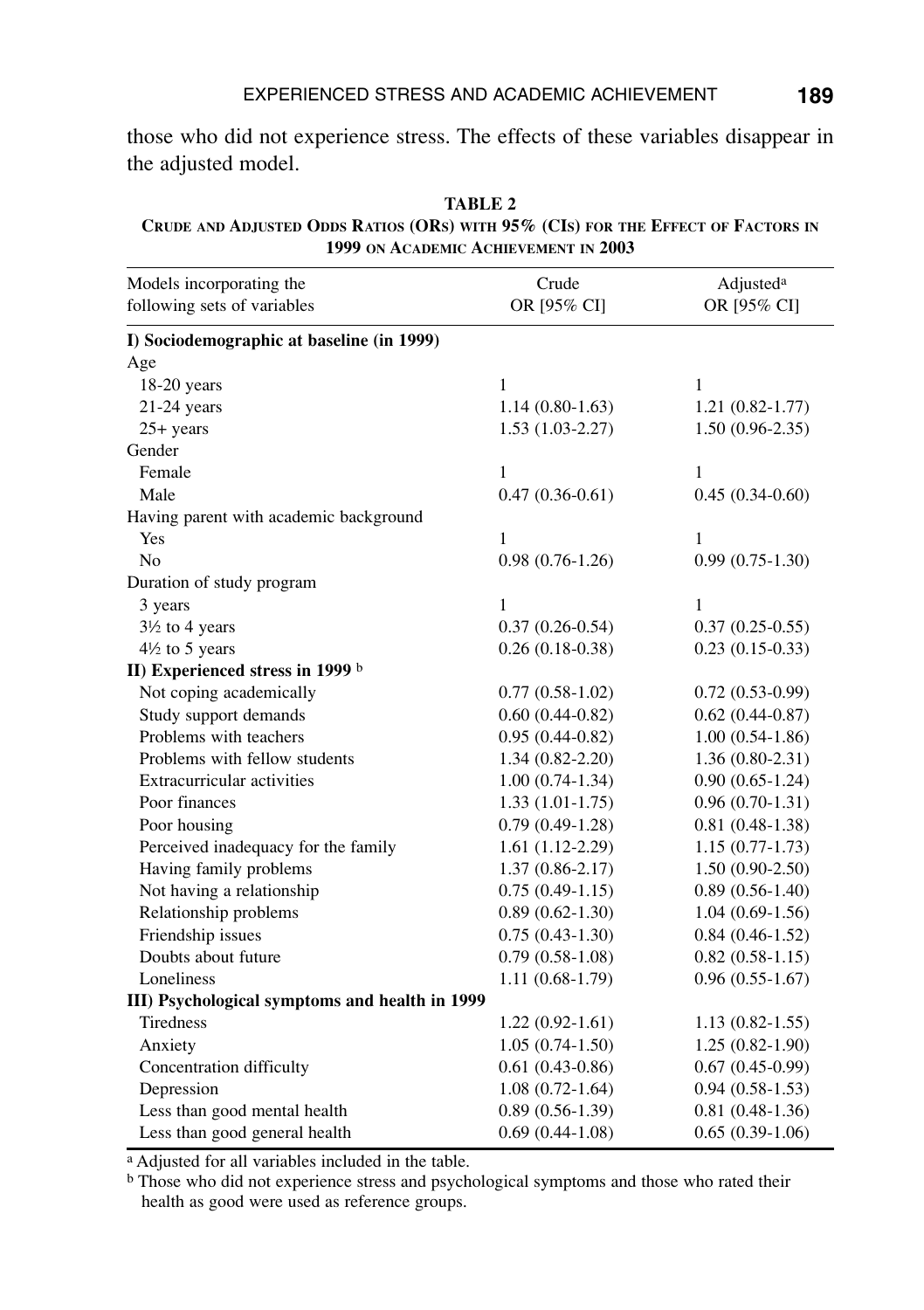| Models incorporating the<br>following sets of variables | Crude<br>OR [95% CI] | Adjusted <sup>a</sup><br>OR [95% CI] |  |
|---------------------------------------------------------|----------------------|--------------------------------------|--|
|                                                         |                      |                                      |  |
| I) Sociodemographic at baseline (in 1999)               |                      |                                      |  |
| Age                                                     |                      |                                      |  |
| $18-20$ years                                           | 1                    | $\mathbf{1}$                         |  |
| $21-24$ years                                           | $1.14(0.80-1.63)$    | $1.31(0.89-1.94)$                    |  |
| $25+$ years                                             | $1.53(1.03-2.27)$    | $1.77(1.13-2.78)$                    |  |
| Gender                                                  |                      |                                      |  |
| Female                                                  | 1                    | 1                                    |  |
| Male                                                    | $0.47(0.36-0.61)$    | $0.43(0.32-0.59)$                    |  |
| Having parent with academic background                  |                      |                                      |  |
| Yes                                                     | 1                    | 1                                    |  |
| N <sub>0</sub>                                          | $0.98(0.76-1.26)$    | $1.04(0.78-1.37)$                    |  |
| Duration of study program                               |                      |                                      |  |
| 3 years                                                 | 1                    | $\mathbf{1}$                         |  |
| $3\frac{1}{2}$ to 4 years                               | $0.37(0.26-0.54)$    | $0.36(0.24-0.54)$                    |  |
| $4\frac{1}{2}$ to 5 years                               | $0.26(0.18-0.38)$    | $0.23(0.16-0.35)$                    |  |
| II) Experienced stress 2001b                            |                      |                                      |  |
| Not coping academically                                 | $0.68(0.68-0.92)$    | $0.67(0.48-0.92)$                    |  |
| Study support demands                                   | $0.37(0.26-0.52)$    | $0.41(0.28-0.61)$                    |  |
| Problems with teachers                                  | $1.30(0.74-2.30)$    | $1.17(0.64 - 2.16)$                  |  |
| Problems with fellow students                           | $1.08(0.66-1.78)$    | $1.28(0.75-2.19)$                    |  |
| <b>Extracurricular activities</b>                       | $0.89(0.66-1.19)$    | $0.89(0.65-1.22)$                    |  |
| Poor finances                                           | $1.09(0.82 - 1.45)$  | $0.86(0.63-1.18)$                    |  |
| Poor housing                                            | $0.57(0.33-1.00)$    | $0.75(0.41-1.38)$                    |  |
| Perceived inadequacy for the family                     | $1.43(1.02-2.01)$    | $1.00(0.68-1.48)$                    |  |
| Having family problems                                  | 1.71 (1.09-2.68)     | $1.69(1.04-2.74)$                    |  |
| Not having a relationship                               | $0.76(0.49-1.19)$    | $0.82(0.50-1.33)$                    |  |
| Relationship problems                                   | $0.75(0.50-1.13)$    | $0.96(0.62 - 1.48)$                  |  |
| Friendship issues                                       | $1.36(0.74-2.48)$    | $1.29(0.68-2.45)$                    |  |
| Doubts about future                                     | $1.27(0.95-1.69)$    | $1.23(0.89-1.71)$                    |  |
| Loneliness                                              | $0.82(0.51-1.32)$    | $0.90(0.52 - 1.54)$                  |  |
| III) Psychological symptoms and health in 2001          |                      |                                      |  |
| Tiredness                                               | $1.33(0.99-1.79)$    | $1.07(0.76-1.52)$                    |  |
| Anxiety                                                 | $1.13(0.80-1.59)$    | $1.20(0.80-1.81)$                    |  |
| Concentration difficulty                                | $0.43(0.32-0.60)$    | $0.47(0.32-0.68)$                    |  |
| Depression                                              | $0.85(0.58-1.23)$    | $0.89(0.57-1.39)$                    |  |
| Less than good mental health                            | $0.72(0.47-1.12)$    | $0.73(0.44-1.23)$                    |  |
| Less than good general health                           | $1.12(0.72 - 1.74)$  | $1.10(0.66-1.85)$                    |  |

**Table 3 Crude and Adjusted Odds Ratios (ORs) with 95% (CIs) for the Effect of Factors in 2001 on Academic Achievement in 2003**

a Adjusted for all variables included in the table.

b Those who did not experience stress and psychological symptoms and those who rated their health as good were used as reference groups.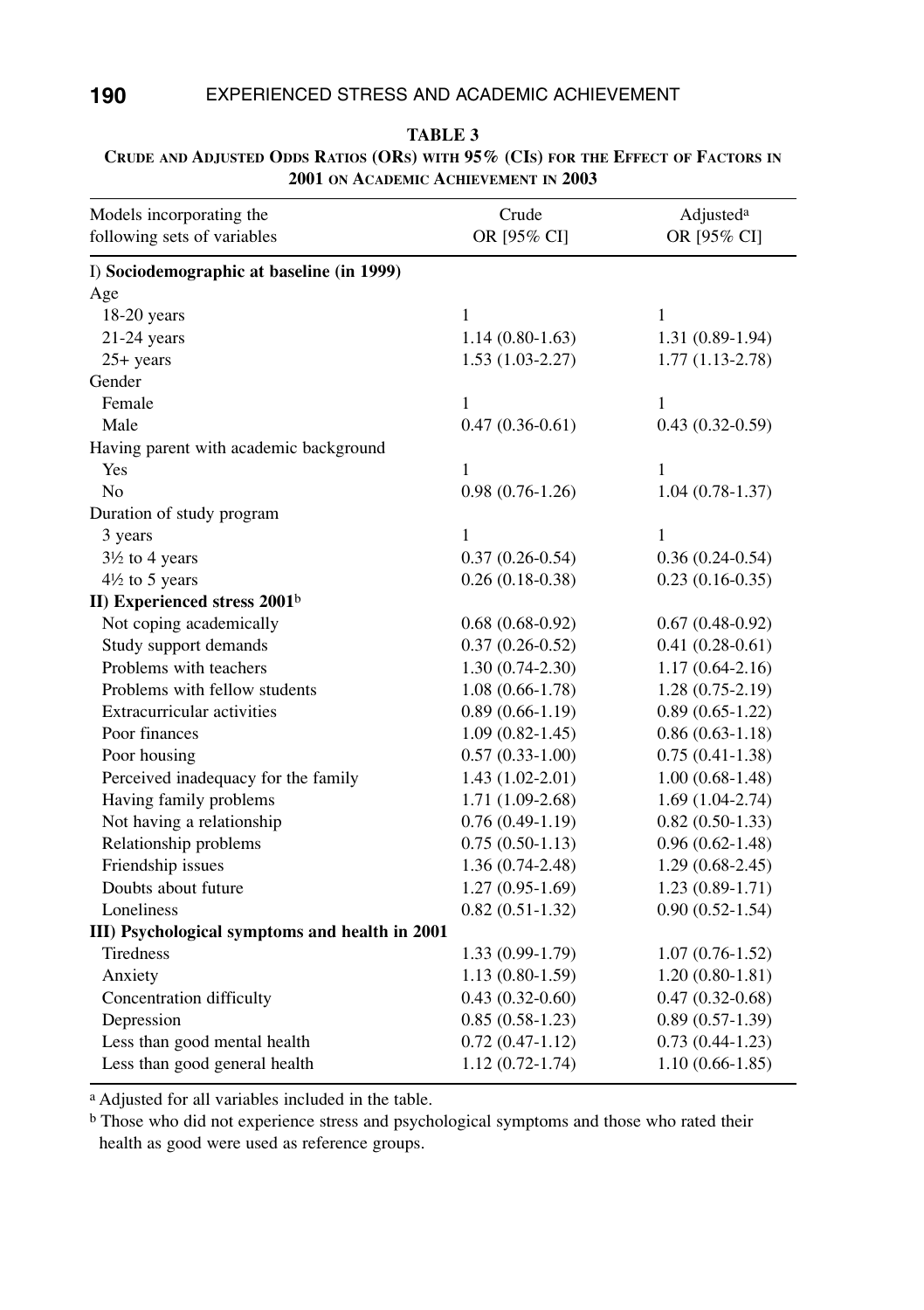Few of the stressors measured in the third year are strongly associated with being awarded a degree. Whereas "not coping academically" ( $OR = 0.68$ ; 95%) CI 0.68-0.92), and "study support demands" (OR =  $0.37:95\%$  CI 0.26-0.52) are associated with reduced ORs, "perceived inadequacy for the family" and "having family problems" have a protective effect. "Having family problems" increased the odds of obtaining a degree  $(OR = 1.71)$ . Further, from among the psychological symptoms and SRH measures in the third year, "concentration difficulty" acts as a significant barrier.

## **DISCUSSION**

## **Main Findings**

The outcome chosen in the current study for measuring academic achievement differs from those that usually have been employed. The bulk of the studies conducted so far have focused on either student attrition or students' relative performance. But the system in which our study is conducted is goal-oriented; in that context, obtaining a degree was regarded as the important outcome. Such consideration was also motivated by the fact that the study base consisted of students who already had been enrolled full-time for three consecutive university years and the data at hand gave us an opportunity to measure what enables persistent students to achieve or not achieve a desired outcome.

In general terms, the study shows that few of the factors investigated impact on the probability of obtaining a degree, but that those from the first year at university that are significantly linked to degree success remain linked in the third year. Experienced stress due to "not coping academically" and "study support demands" are substantial barriers, in particular when coupled with concentration difficulties. By contrast, perceived inadequacy for the family and experienced stress due to having family problems emerge as incentives.

Also, students' age and gender as well as program duration have significant impacts on their academic performance. Male students, younger ones and those enrolled in long-lasting study programs complete their studies in smaller proportions than do female students, older ones and those attending comparatively shorter programs. Having a parent with a university education has virtually no impact. These latter findings are echoed in earlier research dealing with academic performance. To start with, the finding that gender and age play a role in university students' performance is not unique to our study. The fact that female performance tends to surpass that of male students has been documented before (see, for example, Baker, 2003; Strahan, 2003), as has the tendency for older students to perform better than younger ones (Baker). The lack of impact of parental academic education (Shields, 2002), however, was less expected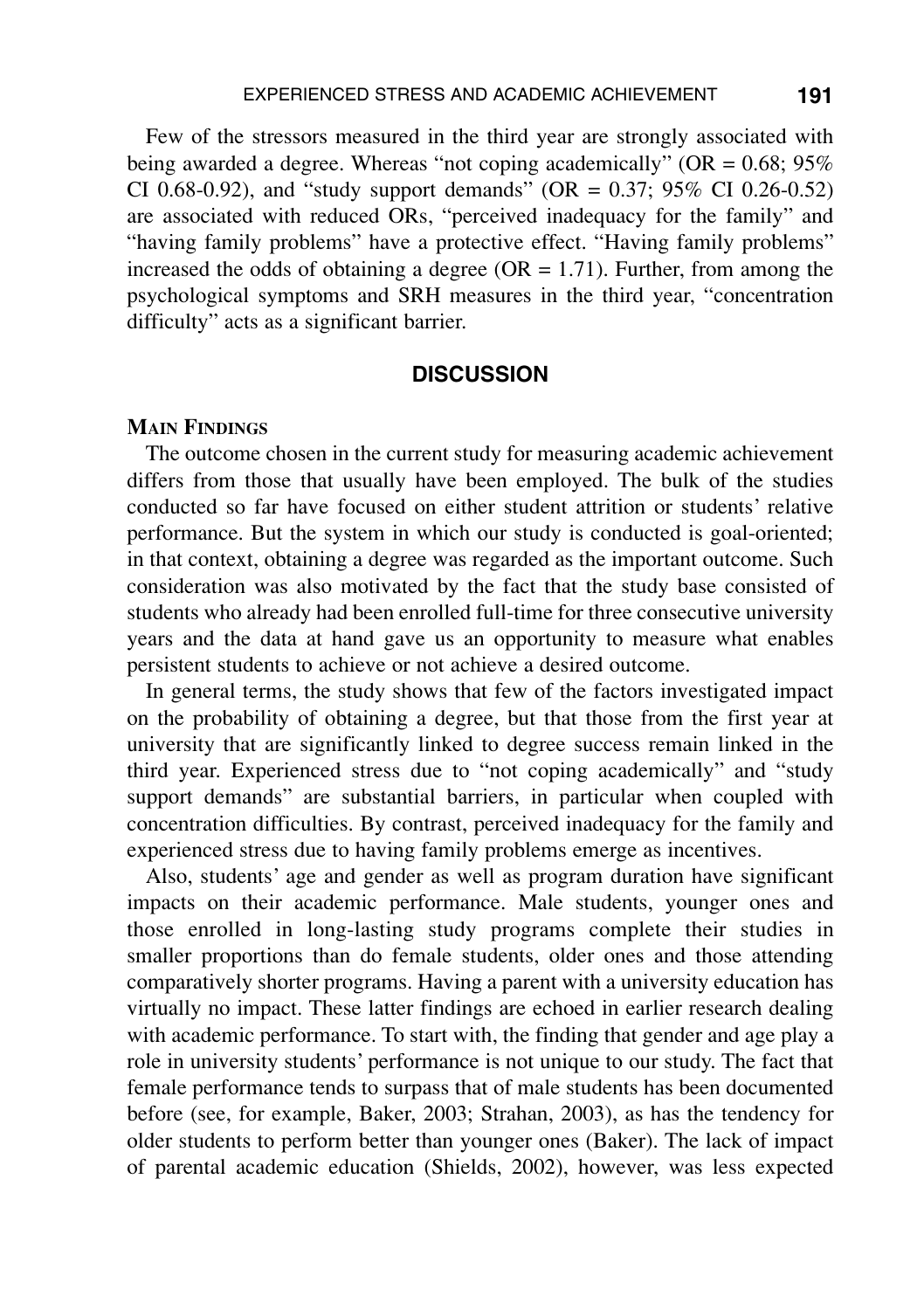– although the composition of the study group and the outcome chosen may have had selection effects.

Further, the sources of stress (measured here as being stressed due to "not coping academically") having a role to play is in line with several earlier studies (see, for example, Halamandaris & Power, 1999; Larose, Robertson, Roy, & Legault, 1998; Struthers, Perry, & Menec, 2000). In our case, the factor tends to act as an obstacle to obtaining a degree.

For their part, relational problems are also documented in earlier studies as achievement barriers or incentives. Specifically, academic relational problems lie at the center of preoccupations in Tinto's interactionalist model (1975, 1993), but other types of such problems also have been considered (Leppel, 2001; Lievens, Coetsier, Fruyt, & Maesneer, 2002; Magolda, 1992; Mannan, 2001; Rocha-Singh, 1994; Sandler, 2000; Trockel et al., 2000).

In general terms, studies on stress appraisal and academic performance also indicate that better stress appraisal and coping strategies contribute to satisfactory academic performance (Duff, Boyle, Dunleavy, & Ferguson, 2004; Hojat et al., 2003; Nonis, Hudson, Logan, & Ford, 1998; Rodríguez-Fornells & Maydeu-Olivares, 2000; Struthers et al., 2000).

Finally, the fact that psychological health was found to be weakly related to performance cannot be left unmentioned. This area of research, though embryonic (McKenzie & Schweitzer, 2001), needs to be developed further. In this respect, it may be worth investigating in-depth the interrelationships between health, stress, and academic performance, while not excluding the possibility that some relationships may be the opposite of what might be expected (Nonis et al., 1998).

#### **Strengths and Limitations of the Study**

The study is based on a large number of full-time students from a variety of university disciplines and programs, and, as such, presents one of the few cohorts of university students offering opportunities for comparisons between various career orientations. Also, the absolute number of subjects is relatively high, and the response rate for each year of data collection was relatively good. An additional asset is that the relationships of interest are studied in a system based on individual achievement of preset goals, i.e., in Sweden, where evaluation is mainly *goal-based* rather than *relative* to other students.

One set of limitations involves the content of the data collection instrument itself. Self-reporting as a means of data collection can be problematic. The accuracy of data is dependent on a subject's self-reporting and cannot be corroborated by objective assessment. Conceived as a screening and follow up device, the questionnaire covers a variety of health disorders, but it does not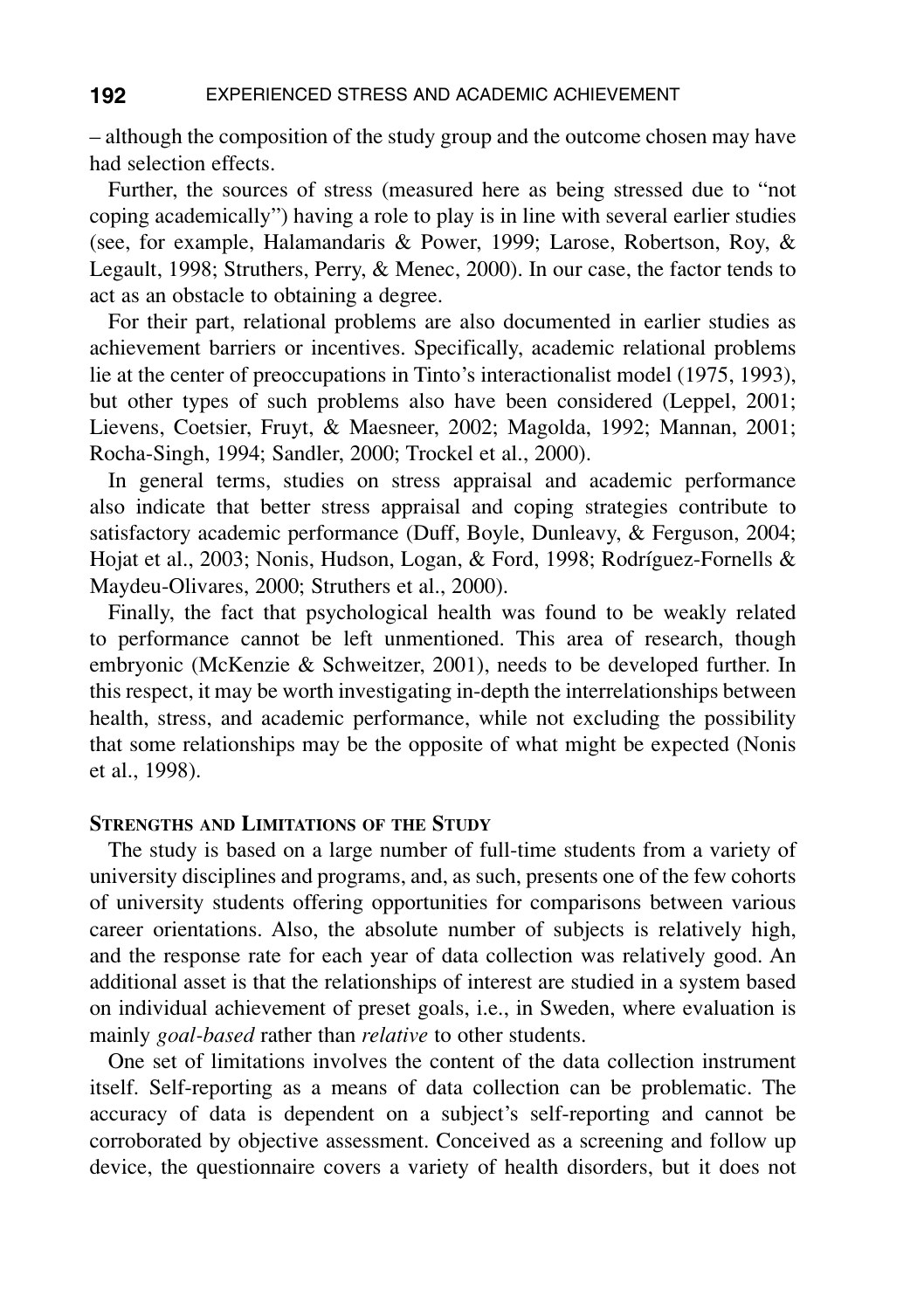investigate any single one of them in depth. The data at hand are also based on what respondents have knowledge of and remember about various health disorders, not on their medical records. Recall bias can be particularly important when the reference period used is as lengthy as one year. As a consequence, it is possible that the current studies give a somewhat brighter picture of the health situation of students than is actually the case.

An additional limitation has to do with the characteristics of the students considered. They can be regarded as resilient since, by virtue of selection, they all remained full-time students after three years at university (thus excluding dropouts). In other words, the data at hand reveal nothing about how the factors studied affect the academic achievement of other categories of students. This also applies to students who did not respond to the questionnaires, but who were still enrolled full-time at the end of the third year at university. Such excluded students may be in relatively less good physical or mental shape than the respondents – or, perhaps more importantly, they may react differently to various stressors or experience more psychological symptoms. In addition, the time period of measurement favors students on short programs, since they may have had more time to complete their degree, i.e., from the end of the third academic year in May, 2001, through the end of November, 2003.

#### **Implications**

Better knowledge of the determinants of university students' academic achievement, alongside how these change during the years at university, can help define various means by which achievements are made early and then maintained, and also perhaps how student attrition might be counteracted. This, in turn, may improve the targeting of interventions and support services for students at risk of academic problems. In this regard, academic coping and relational problems deserve special attention. Satisfactory academic achievement contributes to good career prospects. This applies to everyone making the critical transition between being a student and becoming established in working life.

## **REFERENCES**

- Adlaf, E. M., Gliksman, L., Demers, A., & Newton-Taylor, B. (2001). The prevalence of elevated psychological distress among Canadian undergraduates: Findings from the 1998 Canadian campus survey. *Journal of American College Health,* **50**, 67-72.
- Aktekin, M., Karaman, T., Senol, Y., Erdem, S., Erengin, H., & Akaydin, M. (2001). Anxiety, depression and stressful life events among medical students: A prospective study in Antalya. *Turkey Medical Education,* **35**, 12-17.
- Baker, S. R. (2003). A prospective longitudinal investigation of social problem-solving appraisal on adjustment to university, stress, health, and academic motivation and performance. *Personality and Individual Differences,* **35**, 569-591.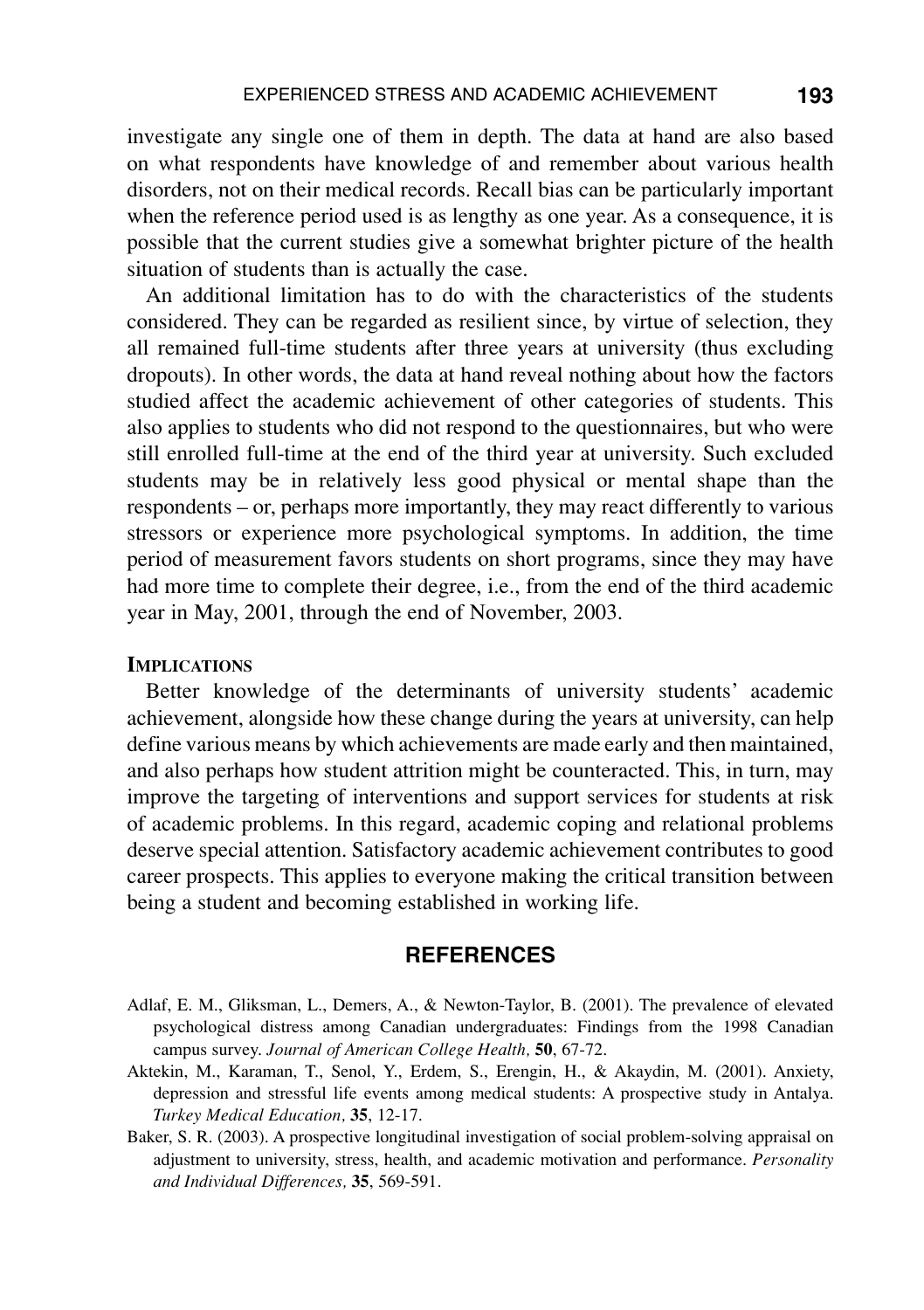- Cotton, S. J., Dollard, M. F., & Jonge, J. D. (2002). Stress and student job design: Satisfaction, wellbeing, and performance in university students. *International Journal of Stress Management,* **9**  (3), 147-162.
- Disch, W. B., Harlow, L. L., Campbell, J. F., & Dougan, T. R. (2000). Student functioning concerns and socio-personal well-being. *Social Indicators Research,* **51**, 41-74.
- Duff, A., Boyle, E., Dunleavy, K., & Ferguson, J. (2004). The relationship between personality approach to learning and academic performance. *Personality and Individual Differences,* **36** (8), 1907-1920.
- Garden, A. (1991). Relationship between burnout and performance. *Psychological Reports*, **68**, 963-977.
- Goldman, C. S., & Wong, E. H. (1997). Stress and the college student. *Education,* **117** (4), 604- 611.
- Halamandaris, K. F., & Power, K. G. (1999). Individual differences, social support and coping with the examination stress: A study of psychosocial and academic adjustment of first year home students. *Personality and Individual Differences,* **26**, 665-685.
- Hojat, M., Gonella, J. S., Erdmann, J. B., & Vogel, W. H. (2003). Medical students' cognitive appraisal of stressful life events as related to personality physical well-being and academic performance: A longitudinal study. *Personality and Individual Differences,* **35**, 219-235.
- Larose, S., Robertson, D. U., Roy, R., & Legault, F. (1998). Nonintellectual learning factors as determinants for success in college. *Research in Higher Education,* **39** (3), 275- 297.
- Leppel, K. (2001). The impact of major on college persistence among freshmen. *Higher Education,*  **41**, 327-342.
- Lievens, F., Coetsier, P., Fruyt, F. D., & Maesneer, J. D. (2002). Medical student personality characteristics and academic performance: A five-factor model perspective. *Medical Education,* **36**, 1050-1056.
- Lu, L. (1994). University transition: Major life stressors, personality characteristics and mental health. *Psychological Medicine,* **24,** 81-87.
- Magolda, B. (1992). Cocurricular influences on college students' intellectual development. *Journal of College Student Development,* **33,** 203-213.
- Mannan, M. A. (2001). An assessment of the academic and social integration as perceived by the students in the University of Papua New Guinea. *Higher Education,* **41**, 283-298.
- McKenzie, K., & Schweitzer, R. (2001). Who succeeded at university? Factors predicting academic performance in first year Australian university students. *Higher Education Research & Development,* **20** (1), 21-33.
- Newbury-Birch, D., Lowry, R. J., & Kamali, F. (2002). The changing patterns of drinking, illicit drug use, stress, anxiety and depression in dental students in UK dental school: A longitudinal study. *British Dental Journal,* **192** (11), 646-649.
- Nonis, S. A., Hudson, G. I., Logan, L. B., & Ford, C. W. (1998). Influence of perceived control over time on college student's stress and stress-related outcomes. *Research in Higher Education,* **39**  (5), 587-605.
- Pritchard, M. E., & Wilson, G. S. (2003). Using emotional and social factors to predict student success. *Journal of College Students Development,* **44** (1), 18-28.
- Raj, S. R., Simpson, C. S., Hopman, W. M., Singer, M. A. (2000). Health-related quality of life among final-year medical students. *Canadian Medical Association,* **162** (4), 509-510.
- Robbins, S. B., May, T. M., & Corrazini, J. G. (1985). Perceptions of client and counseling center staff roles and functions. *Journal of Counseling Psychology,* **32**, 641-644.
- Roberts, R., & Golding, J. (1999). The effects of economic circumstances on British student mental and physical health. *Journal of American College Health,* **48** (3), 103-107.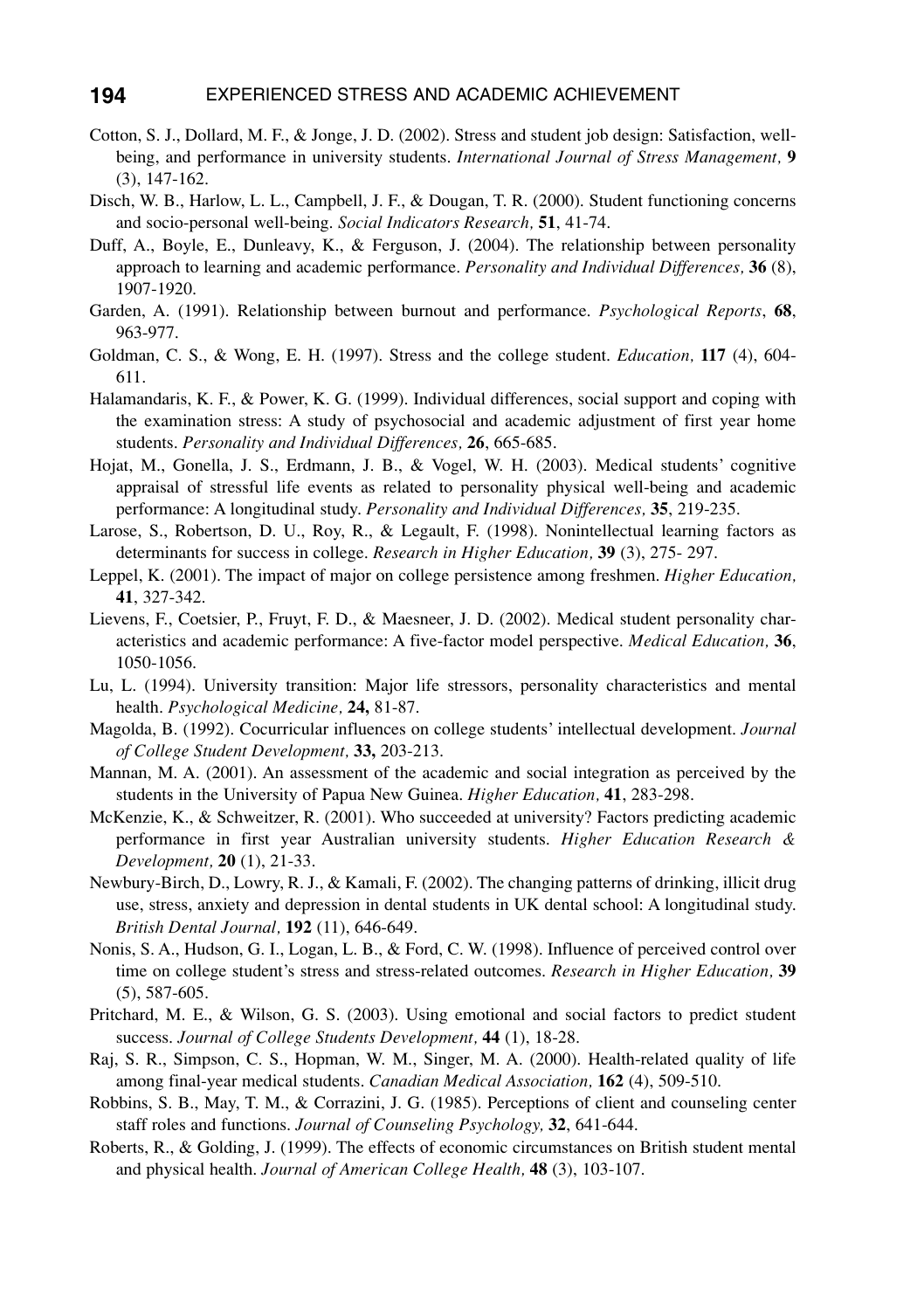- Rocha-Singh, I. A. (1994). Perceived stress among graduate students: Development and validation of the Graduate Stress Inventory. *Educational and Psychological Measurement,* **54** (3), 714-727.
- Rodríguez-Fornells, A., & Maydeu-Olivares, A. (2000). Impulsive/ careless problem solving style as predictor of subsequent academic achievement. *Personality and Individual Differences,* **28**, 639-645.
- Rosal, M. C., Ockene, I. S., Ockene, J. K., Barrett, S. V., & Hebert, J. R. (1997). A longitudinal study of students' depression at one medical school. *Academic Medicine,* **72** (6), 542-546.
- Ross, S. H., Niebling, B., & Heckert, T. M. (1999). Source of stress among college students. *College Student Journal.* **33** (2), 312-317.
- Sandler, M. E. (2000). Career decision-making self-efficacy, perceived stress, and an integrated model of student persistence: A structural model of finances, attitudes, behavior, and career development. *Research in Higher Education,* **41** (5), 537-578.
- Sharkin, B. S. (1997). Increasing severity of presenting problems in college counseling centers: A closer look. *Journal of Counseling and Development,* **75**, 275-281.
- Shields, N. (2002). Anticipatory socialization adjustment to university life and perceived stress: Generational and sibling status. *Social Psychology of Education,* **5**, 365-392.
- Statistics Sweden. (2002). **http://www.scb.se/templates/Publikation\_\_\_\_126960.asp#BM1**
- Stewart, S. M., Lam, T. H., Betson, C. L., Wong, C. M., & Wong, A. M. P. (1999). A prospective analysis of stress and academic performance in the first years of medical school. *Medical Education,* **33**, 243-250.
- Stewart-Brown, S., Patterson, J., Petersen, S., Doll, H., Balding, J., & Regis, D. (2000). The health of students in institutes of higher education: An important and neglected public health problem? *Journal of Public Health Medicine*, **22** (4), 492-499.
- Strahan, E. Y. (2003). The effects of social anxiety and social skills on academic performance. *Personality and Individual Differences,* **34**, 347-366.
- Struthers, C. W., Perry, R. P., & Menec, V. H. (2000). An examination of the relationship among academic stress, coping, motivation, and performance in college. *Research in Higher Education,*  **41** (5), 581-592.
- Tinto, V. (1975). Dropout from higher education: A theoretical synthesis of recent research. *Review of Educational Research,* **45** (1), 89-125.
- Tinto, V. (1993). *Leaving college: Rethinking the cause and cures of student attrition*. Chicago: The University of Chicago Press.
- Trockel, M. T., Barnes, M. D., & Egget, D. L. (2000). Health-related variables and academic performance among first-year college students: Implication for sleep and other behaviors. *Journal of American College Health,* **49**, 125-131.
- Vaez, M., Kristenson, M., & Laflamme, L. (2004). Perceived quality of life and self-rated health among first-year university students. A comparison with their same age working peers. *Social Indicators Research,* **68**, 221-234.
- Vaez, M., & Laflamme, L. (2002). First-year university students' health status and sociodemographic determinants of their self-rated health. *Work: A Journal of Prevention Assessment & Rehabilitation,* **19** (1), 71-80.